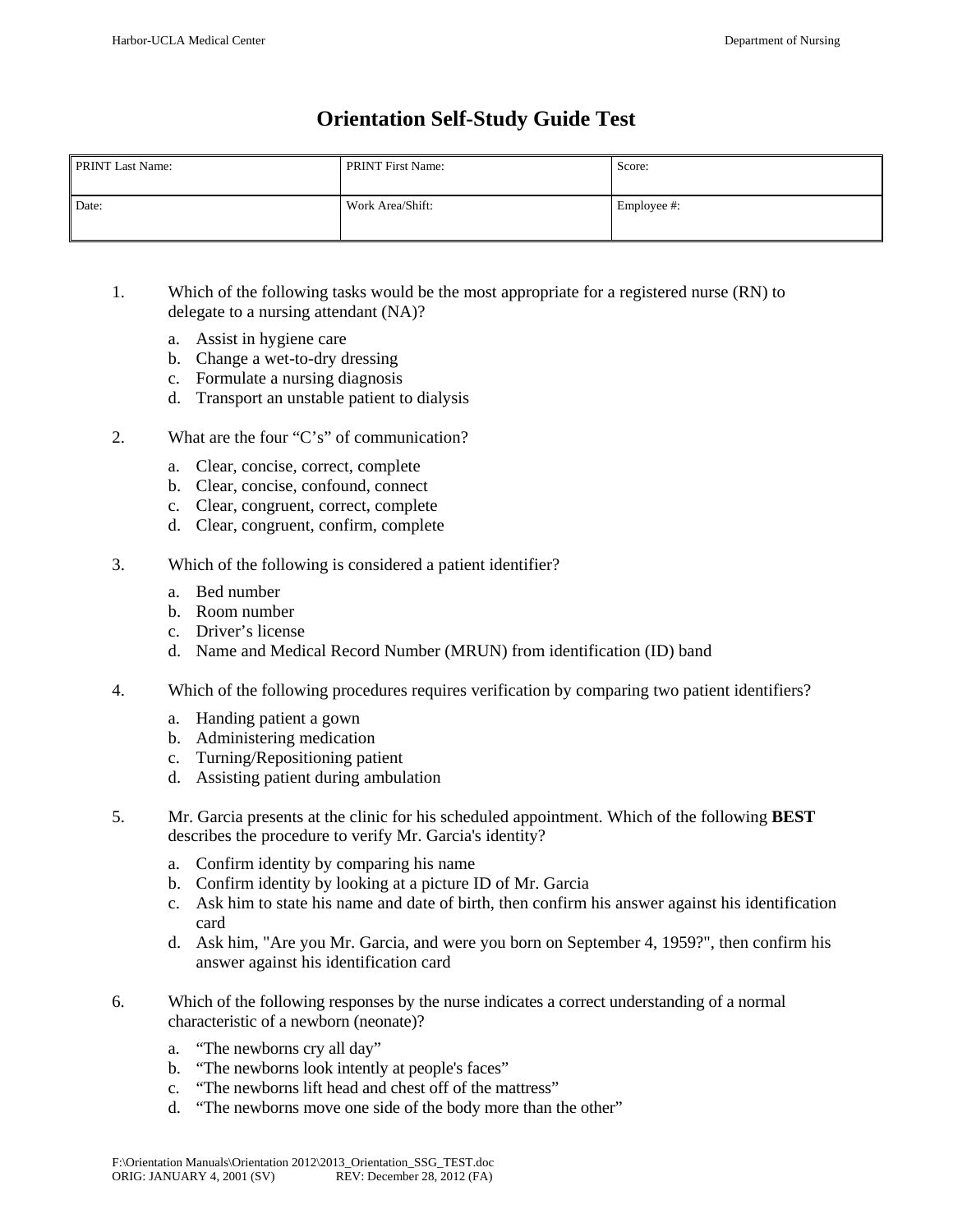- 7. Which of the following responses by the nurse indicates a correct understanding of a normal behavioral characteristic of a 6-month-old infant?
	- a. "They start to recognize familiar faces and objects"
	- b. "They are able to discriminate strangers from family"
	- c. "They begin to follow moving objects and people with eyes"
	- d. "They are able to show emotions of fear, anger, affection, jealousy and anxiety"
- 8. Which of the following items would be appropriate for a 2-year-old to play with?
	- a. Buttons c. Marbles
	- b. Coins d. 4 inch blocks
- 9. Which of the following is a characteristic of an 8-year-old?
	- a. Frightened of strangers c. Imitate people's behaviors
	- b. Interested in how things work d. Best interviewed on the parent's lap
- 10. A motivating factor **MOST LIKELY** to help adolescents comply with health teaching is that:
	- a. Their peers are doing it too
	- b. Their parents want them to do it
	- c. It is good for their long-term health
	- d. It is beneficial because it will allow them to become more dependent on others
- 11. Which of the following is an appropriate alternative prior to placing a patient in restraints?
	- a. Increase environmental stimuli
	- b. Raise all four side rails of the bed
	- c. Encourage the patient to leave the hospital
	- d. Encourage the patient to express his/her fear, anxiety, and frustration
- 12. The potentially harmful effects of restraints would include which of the following:
	- a. Increased sense of autonomy
	- b. Decreased incidence of limb injury
	- c. Decreased incidence of pressure sores
	- d. Increased feelings of helplessness and humiliation
- 13. Respiratory rate is minimally monitored and documented on a patient when placed for behavioral reasons every:
	- a. 5 minutes
	- b. 10 minutes
	- c. 15 minutes
	- d. 20 minutes

# **If you are an UNLICENSED STAFF member (Nursing Attendant, Clerk, Technician, Student Nurse Worker), stop here.**

**If you are LICENSED STAFF (Registered Nurse, Licensed Vocational Nurse), please complete questions 13-29, as applicable to your assigned work area.**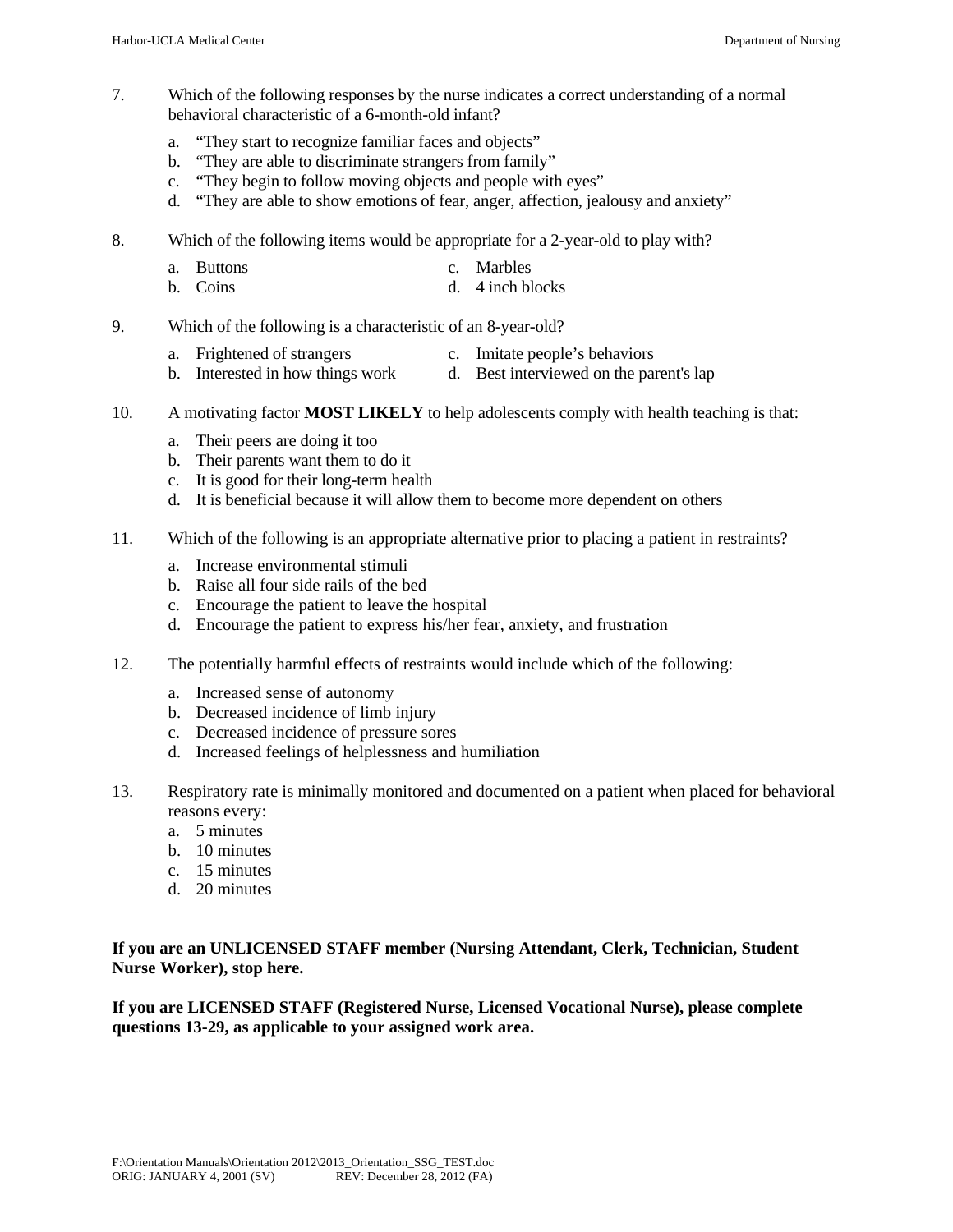- 14. Mr. Brown was just diagnosed with insulin-dependent diabetes. He is widowed, lives alone, and drives himself to the clinic. His other medical problems include hypertension, stroke, and glaucoma. Factors to consider which may influence his ability to learn about his management of diabetes are:
	- a. Type of insulin, literacy, education level
	- b. Literacy, language, frequency of insulin
	- c. Social support, language, insulin syringes available
	- d. Education level, literacy, history of compliance with medical care, social support
- 15. The purpose of patient teaching is to:
	- a. Help the significant other(s) to support the patient
	- b. Ensure that patient and significant others understand what is expected of them
	- c. Ensure that patients understand what the medical and nursing teams have told them
	- d. Provide information that will help the patient and significant others to maintain or restore health, promote adjustment to illness, promote compliance with medical and nursing care recommendations, prevent complications, and promote self-care
- 16. Which of the following statements given by the new orientee indicates understanding of the principles of adult learning?
	- a. Adults learn when they are less motivated
	- b. Only current experiences influence learning
	- c. Readiness to learn is dependent on developmental tasks
	- d. Adults prefer to learn about future events rather than what is important today
- 17. Which of the following is a sign of phlebitis?
	- a. Blisters
	- b. Tissue Necrosis
	- c. Skin feels cool around IV site
	- d. Redness, swelling and tenderness noted at IV site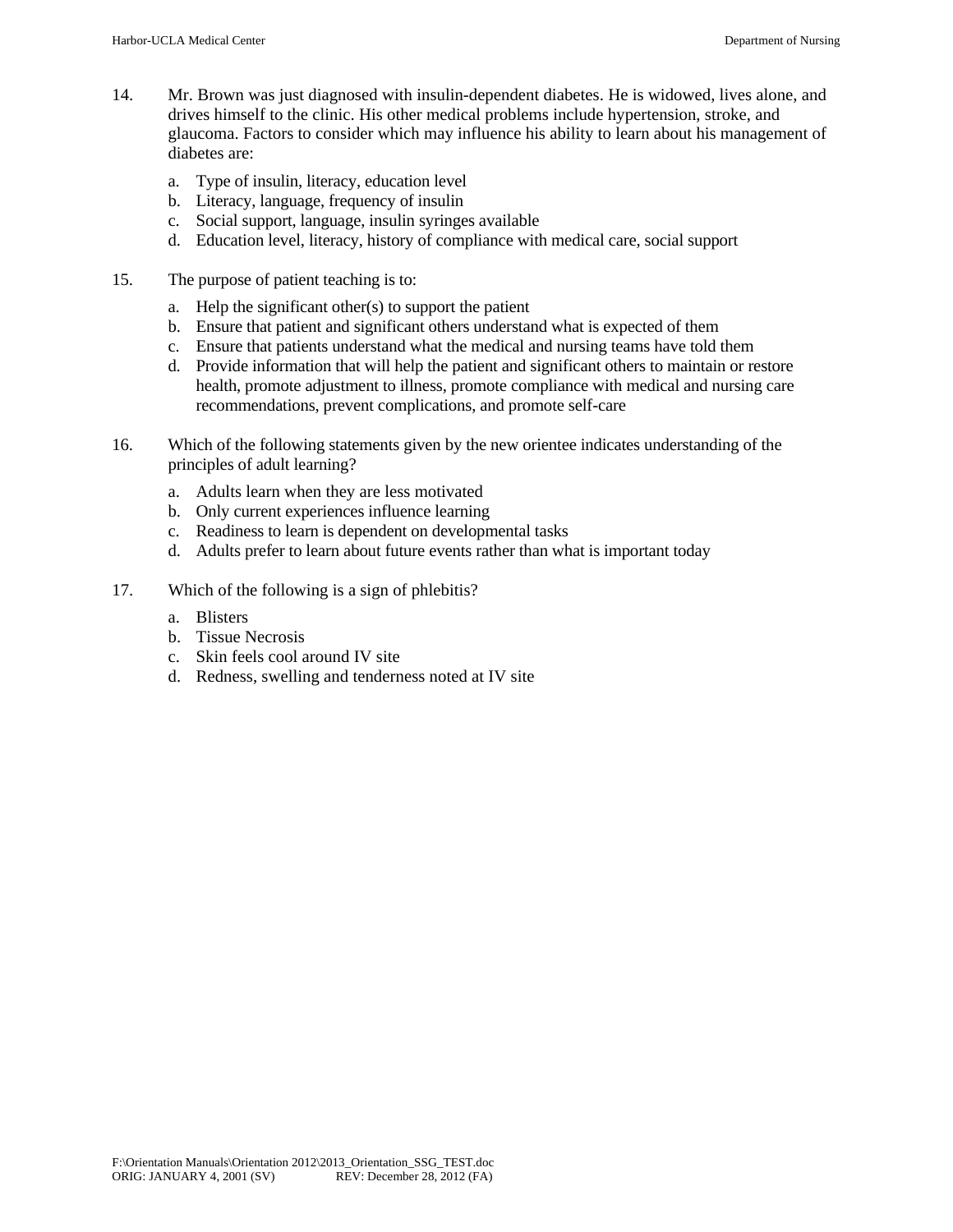## **MEDICATION CALCULATIONS**

## **Dosage Calculations**

 $\overline{\phantom{a}}$  ,  $\overline{\phantom{a}}$  ,  $\overline{\phantom{a}}$  ,  $\overline{\phantom{a}}$  ,  $\overline{\phantom{a}}$  ,  $\overline{\phantom{a}}$  ,  $\overline{\phantom{a}}$  ,  $\overline{\phantom{a}}$  ,  $\overline{\phantom{a}}$  ,  $\overline{\phantom{a}}$  ,  $\overline{\phantom{a}}$  ,  $\overline{\phantom{a}}$  ,  $\overline{\phantom{a}}$  ,  $\overline{\phantom{a}}$  ,  $\overline{\phantom{a}}$  ,  $\overline{\phantom{a}}$ 

 $\mathcal{L}_\text{max}$  and  $\mathcal{L}_\text{max}$  and  $\mathcal{L}_\text{max}$ 

 $\overline{\phantom{a}}$  ,  $\overline{\phantom{a}}$  ,  $\overline{\phantom{a}}$  ,  $\overline{\phantom{a}}$  ,  $\overline{\phantom{a}}$  ,  $\overline{\phantom{a}}$  ,  $\overline{\phantom{a}}$  ,  $\overline{\phantom{a}}$  ,  $\overline{\phantom{a}}$  ,  $\overline{\phantom{a}}$  ,  $\overline{\phantom{a}}$  ,  $\overline{\phantom{a}}$  ,  $\overline{\phantom{a}}$  ,  $\overline{\phantom{a}}$  ,  $\overline{\phantom{a}}$  ,  $\overline{\phantom{a}}$ 

Using either dimensional analysis  $\frac{\mathbf{D}}{\mathbf{H}} \times \mathbf{Q} = \mathbf{X}$  or the ratio and proportion method of dosage calculations, work the following problems, you may use scratch paper. Include units in the answer.

| 18. | <i>Order</i> : Haldol 7.5 mg<br>Available: 5 mg/tablet<br>How many tablet(s) will the nurse administer?       |  |
|-----|---------------------------------------------------------------------------------------------------------------|--|
| 19. | <i>Order</i> : Lotensin 30 mg<br>Available: 15 mg/tablet<br>How many tablet(s) will the nurse administer?     |  |
| 20. | <i>Order</i> : Amoxicillin 2 g<br>Available: 500 mg/capsule<br>How many capsule(s) will the nurse administer? |  |
| 21. | Order: $10 \text{ mg/Kg}$<br>Patient's Weight: 99 lb<br>How many mg of medication will the nurse administer?  |  |
|     | <b>Intravenous Solutions</b>                                                                                  |  |

- 22. *Order:* Infuse 1000 mLs of 0.9% NS IV solution at a rate of 80 mL/hour. How many hours will this IV solution infuse?
- 23. *Order:* Infuse 500 mLs of 0.45% NS IV solution to run over 2 hours. Calculate the flow rate. What is the flow rate?

**The following questions should be answered by Registered Nurses working in the following areas: 3WICU, 3WCTU, 4WCCU, 5EICU, 6EICU, 6ENICU, 6WICU, Adult ER, Pediatric ER, PACU, Cardiac Catheterization Laboratory, Interventional Radiology** 

- 24. Dobutamine is prepared 500 mg/500 mL D5W. Ordered dose is 5 mcg/kg/min. Patient weighs 65 kg. At what rate (mL/hr) should the dobutamine be infused?
- 25. Dobutamine 500 mg/500 mL D5W is running at 54 mL/hr. Patient weighs 90 kg. What dose (mcg/kg/min) is the patient receiving?
- 26. Dopamine is prepared 400 mg/250 mL D5W. Ordered dose is 5 mcg/kg/min. Patient weighs 72 kg. At what rate (mL/hr) should the dopamine be infused?